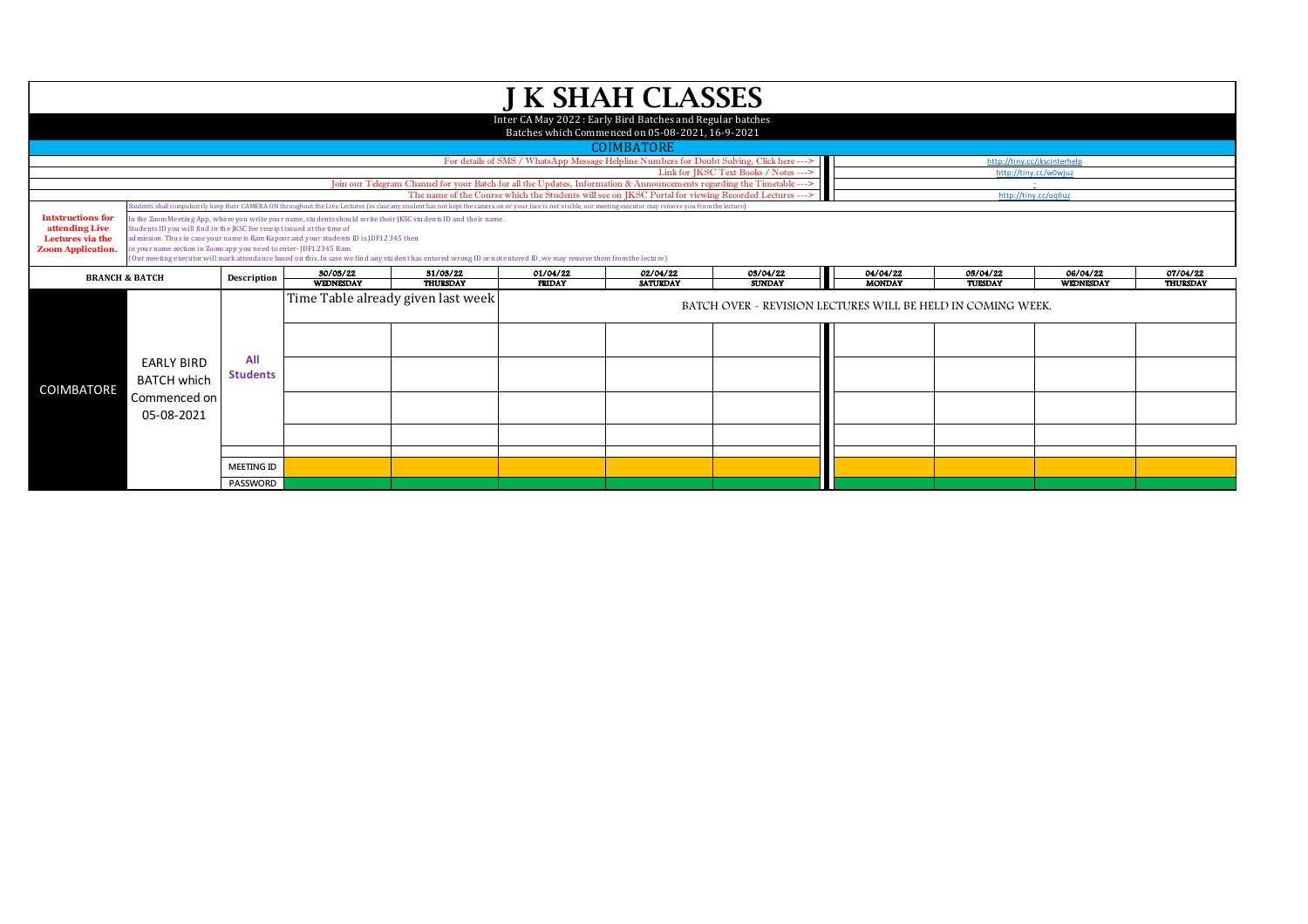| <b>J K SHAH CLASSES</b>                                                                                        |                                                                                                                                       |                                      |                                                                                       |                                                                                                                                                                                                                 |                                                                                                      |                 |                                                             |               |                       |           |                 |  |  |
|----------------------------------------------------------------------------------------------------------------|---------------------------------------------------------------------------------------------------------------------------------------|--------------------------------------|---------------------------------------------------------------------------------------|-----------------------------------------------------------------------------------------------------------------------------------------------------------------------------------------------------------------|------------------------------------------------------------------------------------------------------|-----------------|-------------------------------------------------------------|---------------|-----------------------|-----------|-----------------|--|--|
| Inter CA May 2022 : Early Bird Batches and Regular batches<br>Batches which Commenced on 05-08-2021, 16-9-2021 |                                                                                                                                       |                                      |                                                                                       |                                                                                                                                                                                                                 |                                                                                                      |                 |                                                             |               |                       |           |                 |  |  |
| <b>COIMBATORE</b>                                                                                              |                                                                                                                                       |                                      |                                                                                       |                                                                                                                                                                                                                 |                                                                                                      |                 |                                                             |               |                       |           |                 |  |  |
|                                                                                                                | For details of SMS / WhatsApp Message Helpline Numbers for Doubt Solving, Click here ---><br>http://tiny.cc/jkscinterhelp             |                                      |                                                                                       |                                                                                                                                                                                                                 |                                                                                                      |                 |                                                             |               |                       |           |                 |  |  |
|                                                                                                                |                                                                                                                                       |                                      |                                                                                       | Join our Telegram Channel for your Batch for all the Updates, Information & Announcements regarding the Timetable --->                                                                                          |                                                                                                      |                 | Link for IKSC Text Books / Notes --->                       |               | http://tinv.cc/w0wiuz |           |                 |  |  |
|                                                                                                                |                                                                                                                                       |                                      |                                                                                       |                                                                                                                                                                                                                 | The name of the Course which the Students will see on JKSC Portal for viewing Recorded Lectures ---- |                 |                                                             |               | http://tiny.cc/ualluz | $\pm$     |                 |  |  |
|                                                                                                                |                                                                                                                                       |                                      |                                                                                       | tudents shall compulsorily keep their CAMERA ON throughout the Live Lectures (in case any student has not kept the camera on or your face is not visible, our meeting executor may remove you from the lecture) |                                                                                                      |                 |                                                             |               |                       |           |                 |  |  |
| <b>Intstructions for</b>                                                                                       |                                                                                                                                       |                                      |                                                                                       | in the Zoom Meeting App, where you write your name, students should write their JKSC students ID and their name.                                                                                                |                                                                                                      |                 |                                                             |               |                       |           |                 |  |  |
| attending Live                                                                                                 | Students ID you will find in the JKSC fee receipt issued at the time of                                                               |                                      | admission. Thus in case your name is Ram Kapoor and your students ID is JDF12345 then |                                                                                                                                                                                                                 |                                                                                                      |                 |                                                             |               |                       |           |                 |  |  |
| Lectures via the<br><b>Zoom Application</b>                                                                    | n your name section in Zoom app you need to enter-JDF12345 Ram                                                                        |                                      |                                                                                       |                                                                                                                                                                                                                 |                                                                                                      |                 |                                                             |               |                       |           |                 |  |  |
|                                                                                                                |                                                                                                                                       |                                      |                                                                                       | (Our meeting executor will mark attendance based on this. In case we find any student has entered wrong ID or not entered ID, we may remove them from the lecture)                                              |                                                                                                      |                 |                                                             |               |                       |           |                 |  |  |
|                                                                                                                | 30/03/22<br>31/03/22<br>02/04/22<br>03/04/22<br>04/04/22<br>05/04/22<br>06/04/22<br>07/04/22<br>01/04/22<br><b>BRANCH &amp; BATCH</b> |                                      |                                                                                       |                                                                                                                                                                                                                 |                                                                                                      |                 |                                                             |               |                       |           |                 |  |  |
|                                                                                                                |                                                                                                                                       | Description                          |                                                                                       |                                                                                                                                                                                                                 |                                                                                                      |                 |                                                             |               |                       |           |                 |  |  |
|                                                                                                                |                                                                                                                                       |                                      | <b>WEDNESDAY</b>                                                                      | <b>THURSDAY</b>                                                                                                                                                                                                 | <b>FRIDAY</b>                                                                                        | <b>SATURDAY</b> | <b>SUNDAY</b>                                               | <b>MONDAY</b> | TUESDAY               | WEDNESDAY | <b>THURSDAY</b> |  |  |
|                                                                                                                |                                                                                                                                       |                                      |                                                                                       | Time Table already given last week                                                                                                                                                                              |                                                                                                      |                 |                                                             |               |                       |           |                 |  |  |
|                                                                                                                |                                                                                                                                       |                                      |                                                                                       |                                                                                                                                                                                                                 |                                                                                                      |                 | BATCH OVER - REVISION LECTURES WILL BE HELD IN COMING WEEK. |               |                       |           |                 |  |  |
|                                                                                                                |                                                                                                                                       |                                      |                                                                                       |                                                                                                                                                                                                                 |                                                                                                      |                 |                                                             |               |                       |           |                 |  |  |
|                                                                                                                |                                                                                                                                       |                                      |                                                                                       |                                                                                                                                                                                                                 |                                                                                                      |                 |                                                             |               |                       |           |                 |  |  |
|                                                                                                                | <b>EARLY BIRD</b>                                                                                                                     |                                      |                                                                                       |                                                                                                                                                                                                                 |                                                                                                      |                 |                                                             |               |                       |           |                 |  |  |
|                                                                                                                |                                                                                                                                       | All                                  |                                                                                       |                                                                                                                                                                                                                 |                                                                                                      |                 |                                                             |               |                       |           |                 |  |  |
| <b>COIMBATORE</b>                                                                                              | <b>BATCH which</b>                                                                                                                    | <b>Students</b>                      |                                                                                       |                                                                                                                                                                                                                 |                                                                                                      |                 |                                                             |               |                       |           |                 |  |  |
|                                                                                                                | Commenced on                                                                                                                          |                                      |                                                                                       |                                                                                                                                                                                                                 |                                                                                                      |                 |                                                             |               |                       |           |                 |  |  |
|                                                                                                                | 17-08-2021                                                                                                                            |                                      |                                                                                       |                                                                                                                                                                                                                 |                                                                                                      |                 |                                                             |               |                       |           |                 |  |  |
|                                                                                                                |                                                                                                                                       |                                      |                                                                                       |                                                                                                                                                                                                                 |                                                                                                      |                 |                                                             |               |                       |           |                 |  |  |
|                                                                                                                |                                                                                                                                       |                                      |                                                                                       |                                                                                                                                                                                                                 |                                                                                                      |                 |                                                             |               |                       |           |                 |  |  |
|                                                                                                                |                                                                                                                                       |                                      |                                                                                       |                                                                                                                                                                                                                 |                                                                                                      |                 |                                                             |               |                       |           |                 |  |  |
|                                                                                                                |                                                                                                                                       | <b>MEETING ID</b><br><b>PASSWORD</b> |                                                                                       |                                                                                                                                                                                                                 |                                                                                                      |                 |                                                             |               |                       |           |                 |  |  |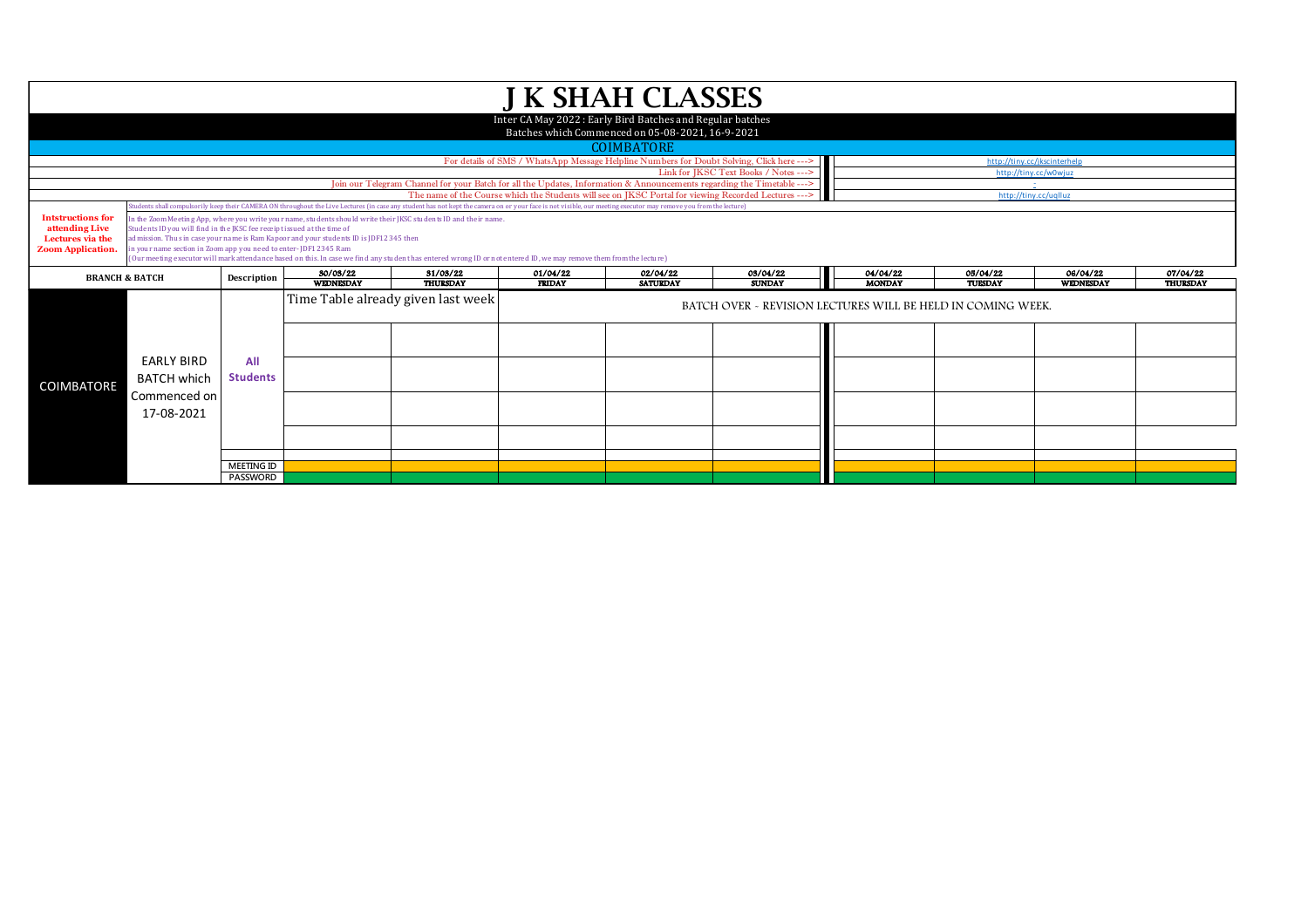| <b>J K SHAH CLASSES</b>                                                                                                   |                               |                                                                                                                                                                                                                                                                                                                                                                                                                                                                                                                                                                                                                                                                                                                                               |                  |                                                                                                                        |                                                                                                       |                 |                                                             |               |                       |           |          |  |  |
|---------------------------------------------------------------------------------------------------------------------------|-------------------------------|-----------------------------------------------------------------------------------------------------------------------------------------------------------------------------------------------------------------------------------------------------------------------------------------------------------------------------------------------------------------------------------------------------------------------------------------------------------------------------------------------------------------------------------------------------------------------------------------------------------------------------------------------------------------------------------------------------------------------------------------------|------------------|------------------------------------------------------------------------------------------------------------------------|-------------------------------------------------------------------------------------------------------|-----------------|-------------------------------------------------------------|---------------|-----------------------|-----------|----------|--|--|
| Inter CA May 2022: Early Bird Batches and Regular batches<br>Batches which Commenced on 05-08-2021, 16-9-2021             |                               |                                                                                                                                                                                                                                                                                                                                                                                                                                                                                                                                                                                                                                                                                                                                               |                  |                                                                                                                        |                                                                                                       |                 |                                                             |               |                       |           |          |  |  |
| <b>COIMBATORE</b>                                                                                                         |                               |                                                                                                                                                                                                                                                                                                                                                                                                                                                                                                                                                                                                                                                                                                                                               |                  |                                                                                                                        |                                                                                                       |                 |                                                             |               |                       |           |          |  |  |
| For details of SMS / WhatsApp Message Helpline Numbers for Doubt Solving, Click here ---><br>http://tiny.cc/jkscinterhelp |                               |                                                                                                                                                                                                                                                                                                                                                                                                                                                                                                                                                                                                                                                                                                                                               |                  |                                                                                                                        |                                                                                                       |                 |                                                             |               |                       |           |          |  |  |
|                                                                                                                           |                               |                                                                                                                                                                                                                                                                                                                                                                                                                                                                                                                                                                                                                                                                                                                                               |                  |                                                                                                                        |                                                                                                       |                 | Link for JKSC Text Books / Notes --->                       |               | http://tiny.cc/w0wjuz |           |          |  |  |
|                                                                                                                           |                               |                                                                                                                                                                                                                                                                                                                                                                                                                                                                                                                                                                                                                                                                                                                                               |                  | Join our Telegram Channel for your Batch for all the Updates, Information & Announcements regarding the Timetable ---> |                                                                                                       |                 |                                                             |               |                       |           |          |  |  |
|                                                                                                                           |                               |                                                                                                                                                                                                                                                                                                                                                                                                                                                                                                                                                                                                                                                                                                                                               |                  |                                                                                                                        | The name of the Course which the Students will see on JKSC Portal for viewing Recorded Lectures --- > |                 |                                                             |               | http://tiny.cc/uallua |           |          |  |  |
| <b>Intstructions for</b><br>attending Live<br>Lectures via the<br><b>Zoom Application</b>                                 |                               | udents shall compulsorily keep their CAMERA ON throughout the Live Lectures (in case any student has not kept the camera on or your face is not yisible, our meeting executor may remove you from the lecture)<br>n the Zoom Meeting App, where you write your name, students should write their JKSC students ID and their name.<br>Students ID you will find in the JKSC fee receipt issued at the time of<br>admission. Thus in case your name is Ram Kapoor and your students ID is JDF12345 then<br>n your name section in Zoom app you need to enter-JDF12345 Ram<br>(Our meeting executor will mark attendance based on this. In case we find any student has entered wrong ID or not entered ID, we may remove them from the lecture) |                  |                                                                                                                        |                                                                                                       |                 |                                                             |               |                       |           |          |  |  |
|                                                                                                                           | <b>BRANCH &amp; BATCH</b>     | Description                                                                                                                                                                                                                                                                                                                                                                                                                                                                                                                                                                                                                                                                                                                                   | 30/03/22         | 31/03/22                                                                                                               | 01/04/22                                                                                              | 02/04/22        | 03/04/22                                                    | 04/04/22      | 05/04/22              | 06/04/22  | 07/04/22 |  |  |
|                                                                                                                           |                               |                                                                                                                                                                                                                                                                                                                                                                                                                                                                                                                                                                                                                                                                                                                                               | <b>WEDNESDAY</b> | <b>THURSDAY</b>                                                                                                        | <b>FRIDAY</b>                                                                                         | <b>SATURDAY</b> | <b>SUNDAY</b>                                               | <b>MONDAY</b> | TUESDAY               | WEDNESDAY | THURSDAY |  |  |
|                                                                                                                           |                               |                                                                                                                                                                                                                                                                                                                                                                                                                                                                                                                                                                                                                                                                                                                                               |                  |                                                                                                                        |                                                                                                       |                 |                                                             |               |                       |           |          |  |  |
|                                                                                                                           |                               |                                                                                                                                                                                                                                                                                                                                                                                                                                                                                                                                                                                                                                                                                                                                               |                  | Time Table already given last week                                                                                     |                                                                                                       |                 | BATCH OVER - REVISION LECTURES WILL BE HELD IN COMING WEEK. |               |                       |           |          |  |  |
|                                                                                                                           |                               |                                                                                                                                                                                                                                                                                                                                                                                                                                                                                                                                                                                                                                                                                                                                               |                  |                                                                                                                        |                                                                                                       |                 |                                                             |               |                       |           |          |  |  |
| <b>COIMBATORE</b>                                                                                                         | REGULAR<br><b>BATCH which</b> |                                                                                                                                                                                                                                                                                                                                                                                                                                                                                                                                                                                                                                                                                                                                               |                  |                                                                                                                        |                                                                                                       |                 |                                                             |               |                       |           |          |  |  |
|                                                                                                                           | Commenced on<br>16-09-2021    |                                                                                                                                                                                                                                                                                                                                                                                                                                                                                                                                                                                                                                                                                                                                               |                  |                                                                                                                        |                                                                                                       |                 |                                                             |               |                       |           |          |  |  |
|                                                                                                                           |                               |                                                                                                                                                                                                                                                                                                                                                                                                                                                                                                                                                                                                                                                                                                                                               |                  |                                                                                                                        |                                                                                                       |                 |                                                             |               |                       |           |          |  |  |
|                                                                                                                           |                               |                                                                                                                                                                                                                                                                                                                                                                                                                                                                                                                                                                                                                                                                                                                                               |                  |                                                                                                                        |                                                                                                       |                 |                                                             |               |                       |           |          |  |  |
|                                                                                                                           |                               | <b>MEETING ID</b><br><b>PASSWORD</b>                                                                                                                                                                                                                                                                                                                                                                                                                                                                                                                                                                                                                                                                                                          |                  |                                                                                                                        |                                                                                                       |                 |                                                             |               |                       |           |          |  |  |